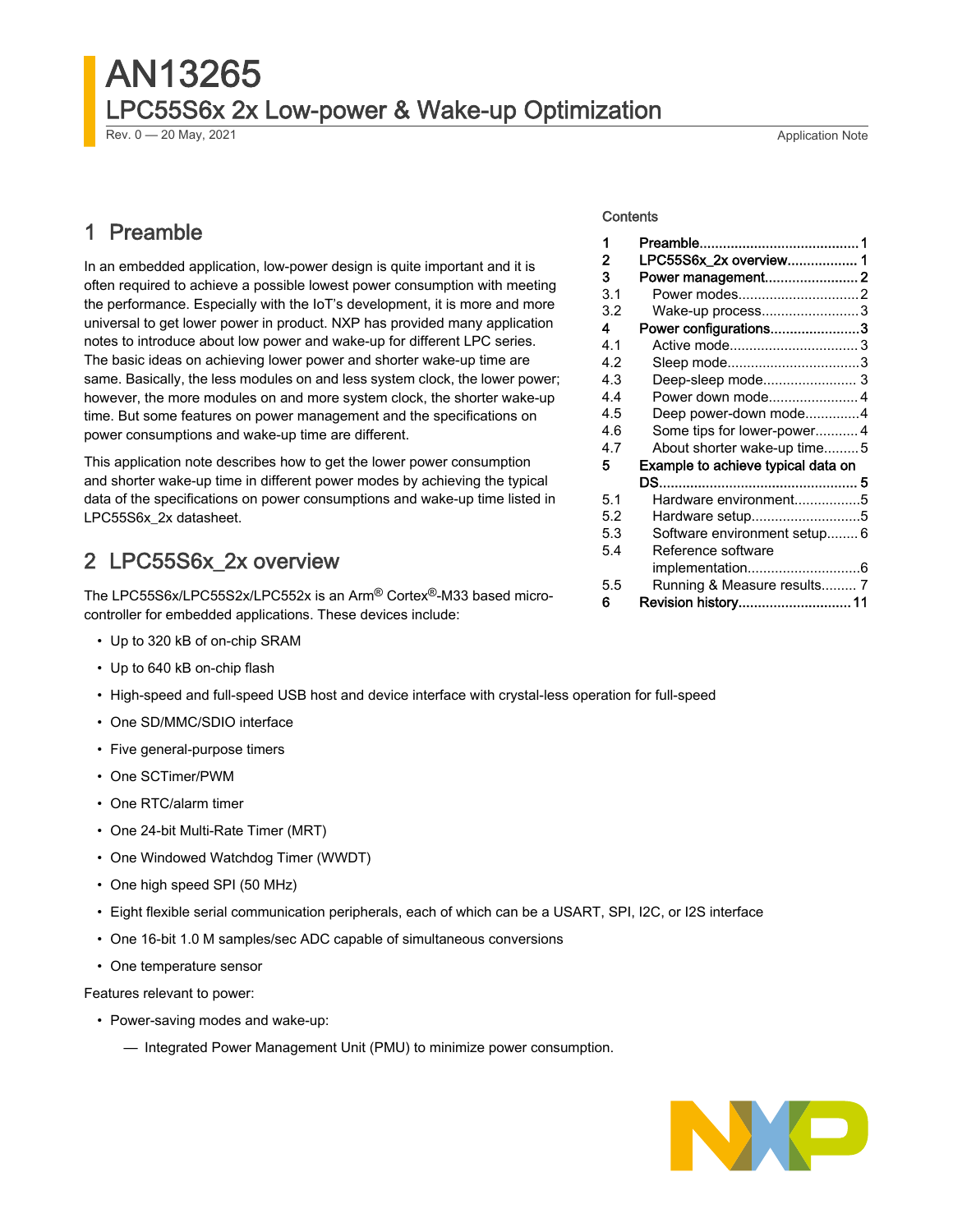- <span id="page-1-0"></span>— Reduced power modes: Sleep, deep-sleep with RAM retention, power-down with RAM retention and CPU0 retention, and deep power-down with RAM retention.
- Configurable wake-up options from peripherals interrupts.
- The Micro-Tick Timer running from the watchdog oscillator and the Real-Time Clock (RTC) running from the 32.768 kHz clock can be used to wake up the device from sleep and deep-sleep modes.
- Operating from internal DC-DC converter.
- Single power supply 1.8 V to 3.6 V.
- Operating temperature ranging from -40 °C to +105 °C.

### 3 Power management

LPC55S6x/LPC55S2x/LPC552x devices include a variety of power switches and clock switches to fine tune power usage to meet the requirements for different performance levels and reduced power modes.

### 3.1 Power modes

There are five power modes on LPC55S6x/LPC55S2x/LPC552x, listed as below on power consumption from highest to lowest:

#### 1. Active mode

The part is in the active mode after a Power-On Reset (POR), hardware pin reset or software reset and when it is fully powered.

#### 2. Sleep mode

The sleep mode saves a significant amount of power by stopping CPU execution without affecting peripherals or requiring significant wake-up time. Sleep-mode eliminates dynamic power used by the processor itself, memory systems and related controllers, and internal buses. The processor state and registers, peripheral registers, and internal SRAM values are maintained, and the logic levels of the pins remain static.

#### 3. Deep-sleep mode

In the deep-sleep mode, the system clock to the CPU is disabled as in sleep-mode. The main clock and all peripheral clocks are disabled. Analog blocks are powered down by default but can be selected to keep running through the power API if needed as wake-up sources. The flash memory and ROM are put in shutdown mode, with the cost of a longer wake-up time compared to the sleep-mode. Deep-sleep mode eliminates power used by analog peripherals and all dynamic power used by the CPU, its memory systems and related controllers, and internal buses. The CPU state and registers, peripheral registers, and internal SRAM values are maintained, and the logic levels of the pins remain static.

### 4. Power-down mode

Power-down mode turns off nearly all on-chip power consumption by shutting down the DCDC, with the cost of a longer wake-up time compared to deep-sleep mode. The clock to the CPU and peripherals is shut down as deep-sleep mode. Both FRO 192-MHz and FRO 1-MHz are disabled. All SRAM can be configured to maintain their internal state and all registers lose their internal states except those located in the always-on power domains. The internal state of the CPU0, ROM patch unit, AHB security controller and PRINCE are maintained and the logic levels of the pins remain static.

#### 5. Deep power-down mode

Deep-power down mode shuts down virtually all on-chip power consumption but requires a significantly longer wake-up time (compared to power-down mode). For maximal power savings, the entire system (CPU and all peripherals) is shut down except for the PMU, the PMC, the RTC and the OS event timer. During deep-power down mode, the contents of the SRAM can be retained (software configured via the low power API) and registers (other than those in the PMC, the RTC and OS Event Timer) are not retained. All functional pins are tri-stated in deep-power down mode, except the four wake-up pins and the RESET pin.

Each reduced power mode (sleep, deep sleep, power down and deep power down mode) is entered from the active mode. The power and clock to the peripherals are configurable via registers. For more convenience, power APIs are implemented in the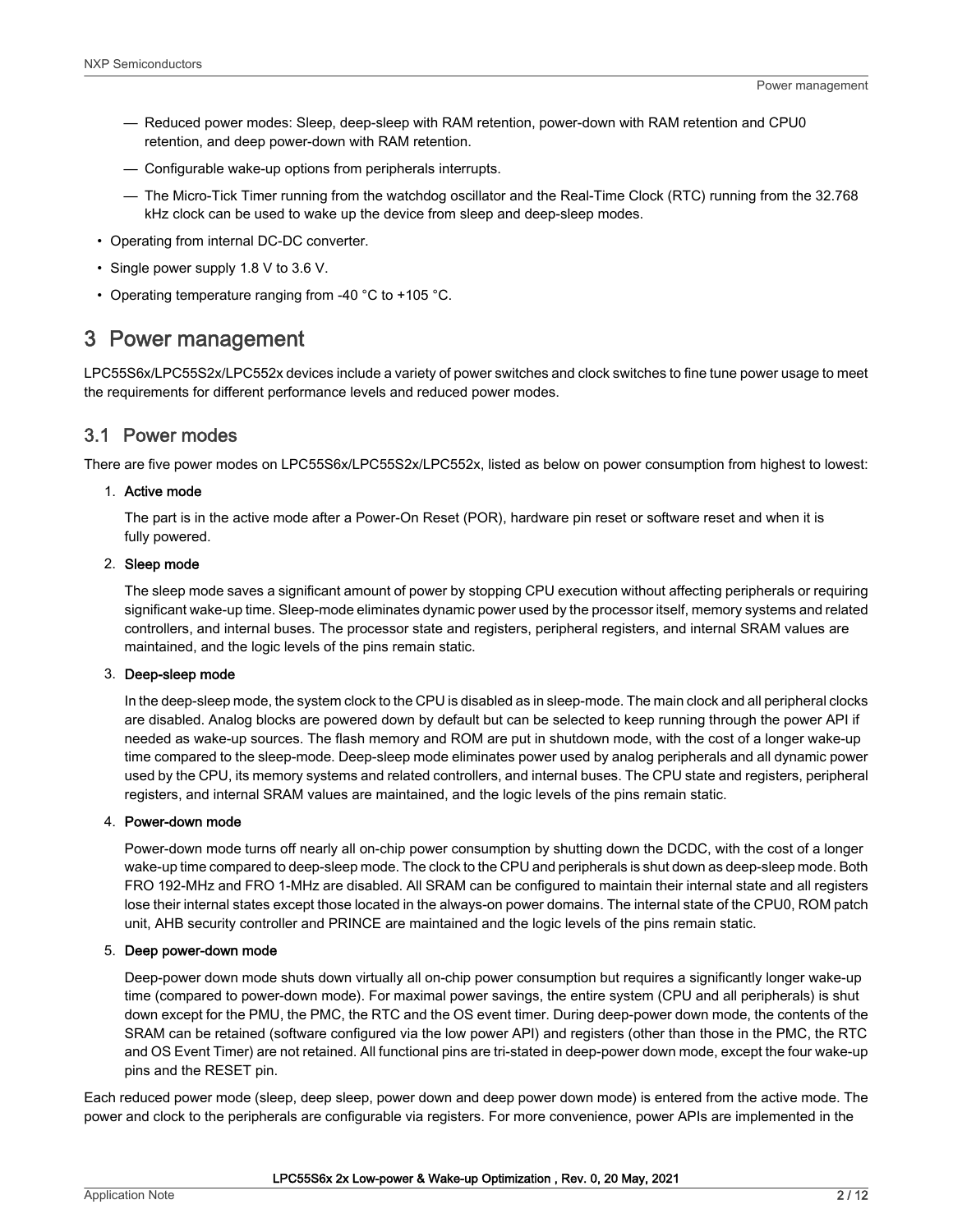<span id="page-2-0"></span>power library in SDK software. Thus, control of device power consumption or entry to low power modes can be configured through simple calls to the power APIs. For details, see Power configurations.

### 3.2 Wake-up process

The part always wakes up to the active mode. To wake up from the reduced power modes, configure the wake-up sources. Each reduced power mode supports its own wake-up sources and needs to be configured accordingly.

### 4 Power configurations

The LPC55S6x/LPC55S2x/LPC552x supports a variety of power control features. In active mode, when the chip is running, power and clocks to selected peripherals can be optimized for power consumption by register configuration. In the four reduced power modes (sleep, deep sleep, power down and deep power down), the power consumption can be optimized and wake-up source can be selected by calling the power APIs with different parameters.

### 4.1 Active mode

As you know, the CPU, memories, and peripherals are clocked by the AHB/CPU clock.

As mentioned, the chip is in active mode after reset. The default power configuration is determined by the reset values of the PDRUNCFG0, AHBCLKCTRL0, AHBCLKCTRL1 and AHBCLKCTRL2 registers. For the details of the registers, see LPC55S6x/LPC55S2x/ LPC552x User manual (document [UM11126](https://www.nxp.com/webapp/Download?colCode=UM11126)). The power configuration can be changed during run time. If specific times are known when certain functions are needed, they can be turned OFF temporarily and turned ON when needed. The general way of power configuration is as below:

- The AHBCLKCTRL registers control which memories and peripherals are enabled.
- The power to various analog blocks (PLL, oscillators, and the BOD circuit) can be controlled individually through the PDRUNCFG0 register. If turned OFF, time will be needed before these blocks can be used again after being turned ON.
- The power library provides an easy way to optimize power consumption depending on CPU load and performance requirements.

For more details, see LPC55S6x/LPC55S2x/LPC552x Power Profiles/Power Control API in LPC55S6x/ LPC55S2x/LPC552x User manual (document [UM11126\)](https://www.nxp.com/webapp/Download?colCode=UM11126). NOTE

### 4.2 Sleep mode

As mentioned above, in the sleep-mode, compared to active mode, the system clock to the CPU is stopped and the execution of instructions is suspended. So power consumption in sleep-mode is configured by the same settings as in active mode. In other words, by calling the power API POWER EnterSleep(), the chip enters the sleep mode (CPU is automatically shut off by hardware) with inheriting the power configurations in active mode.

### 4.3 Deep-sleep mode

Power consumption in the deep-sleep mode is determined primarily by which analog/digital wake-up sources remain enabled. Serial peripherals and pin interrupts configured to wake-up the part, contribute to the power consumption only to the extent that they are clocked by external sources.

Based on the requirements in application, call the power API POWER EnterDeepSleep() with the parameter to control which analog/digital peripherals are powered up, which SRAM instances are in retention state and which wake-up sources/events are enabled.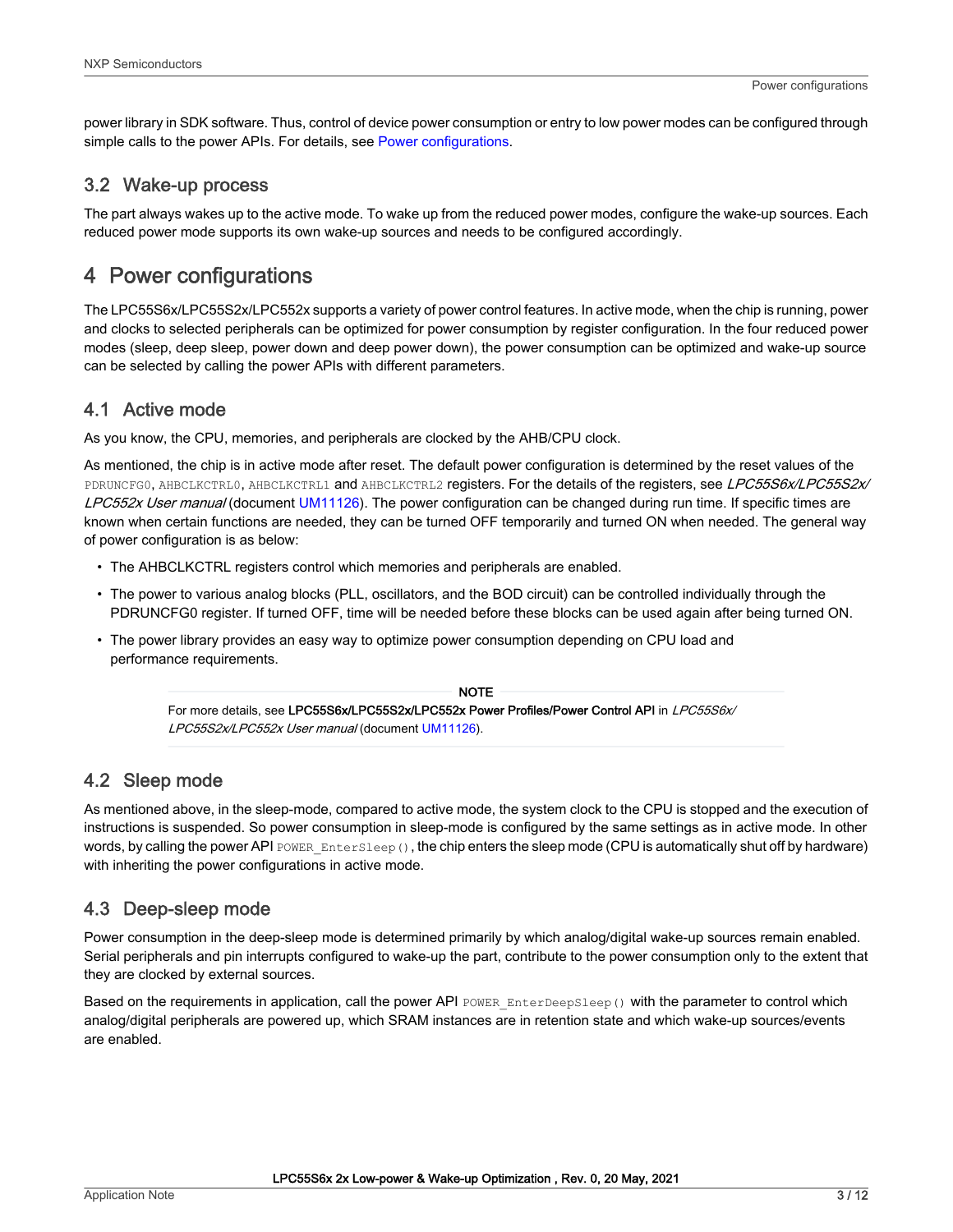### <span id="page-3-0"></span>4.4 Power down mode

Power consumption in power-down mode is determined primarily by the number of SRAM instances which remain enabled (retention mode). Serial peripherals in Flexcomm3 and pin interrupts configured to wake-up contribute to the dynamic power consumption only to the extent that they are clocked by external sources.

Based on the requirements in application, call the power API POWER EnterPowerDown() with the parameter to control which the analog/digital peripherals are powered up, which SRAM instances are in retention state and which wake-up sources/events are enabled.

#### **NOTE**

In power-down mode entered by calling POWER\_EnterPowerDown(), the CPU0 state is retained which is implemented by shifting the CPU0 registers values inside SRAM instance RAMX\_2, meaning that RAMX\_2 must be kept in retention. Along with CPU0, the state of AHB security controller and PRINCE registers values will also be shifted in RAMX\_2. Address range [0x0400\_6000 - 0x0400\_65FF] inside RAMX\_2 is used, which means that any data in this area prior to calling the low power API will be lost.

After a wake-up event occurs, CPU0 will resume code execution after the call to the low-power API function. It is the responsibility of the customer application to re-configure the modules whose states have not been retained.

When CPU0 state is retained, all SRAM instances that contain CPU0 variables (stack and heap) must also be retained.

### 4.5 Deep power-down mode

Deep power-down mode has the following configuration options (via the low power API):

- Analog peripherals, FRO32K & XTAL32K to be running.
- RAMs instances to be retained.
- Wake-up pins.
- 32 kHz clock source for RTC and OS Event Timer.

On wake-up, the part reboots.

### 4.6 Some tips for lower-power

The essential idea and way to save power is to shut off the unused resources on chip, e.g. various peripherals. Some unused ones are not easy to be found out from so much resources in a chip although most of these resources are shut off on reset. There are some tips to help dig them out for lower power:

- Generally speaking, everything uses less power at lower frequencies, so running the CPU and other device features at a frequency sufficient for the application (plus some margin) will save power.
- If the PLL is not needed, it should be turned OFF to save power. Also, running the PLL at a lower CCO frequency saves power.
- Several peripherals use individual peripheral clocks with their own clock dividers. The peripheral clocks can be shut down through the corresponding clock divider registers if the base clock is still needed for another function. Disabling clock divider itself can save power since it has some power consumptions.
- Disable as many internal pull-ups and pull-downs on pins as possible.
- Enabling automatic clock gating for some peripherals can save power, but it causes a delay for the next access.
- If using FRO 12 MHz, turning off FRO 96 MHz can save power.
- The IOCON clock can be disabled to save power after pins are configured.
- Disable BOD VBAT reset if not needed.
- Shut off the analog and digital peripherals used in ROM code but unused in user code.

Of course, there are other ways to save power on an application beside the above tips.

#### LPC55S6x 2x Low-power & Wake-up Optimization , Rev. 0, 20 May, 2021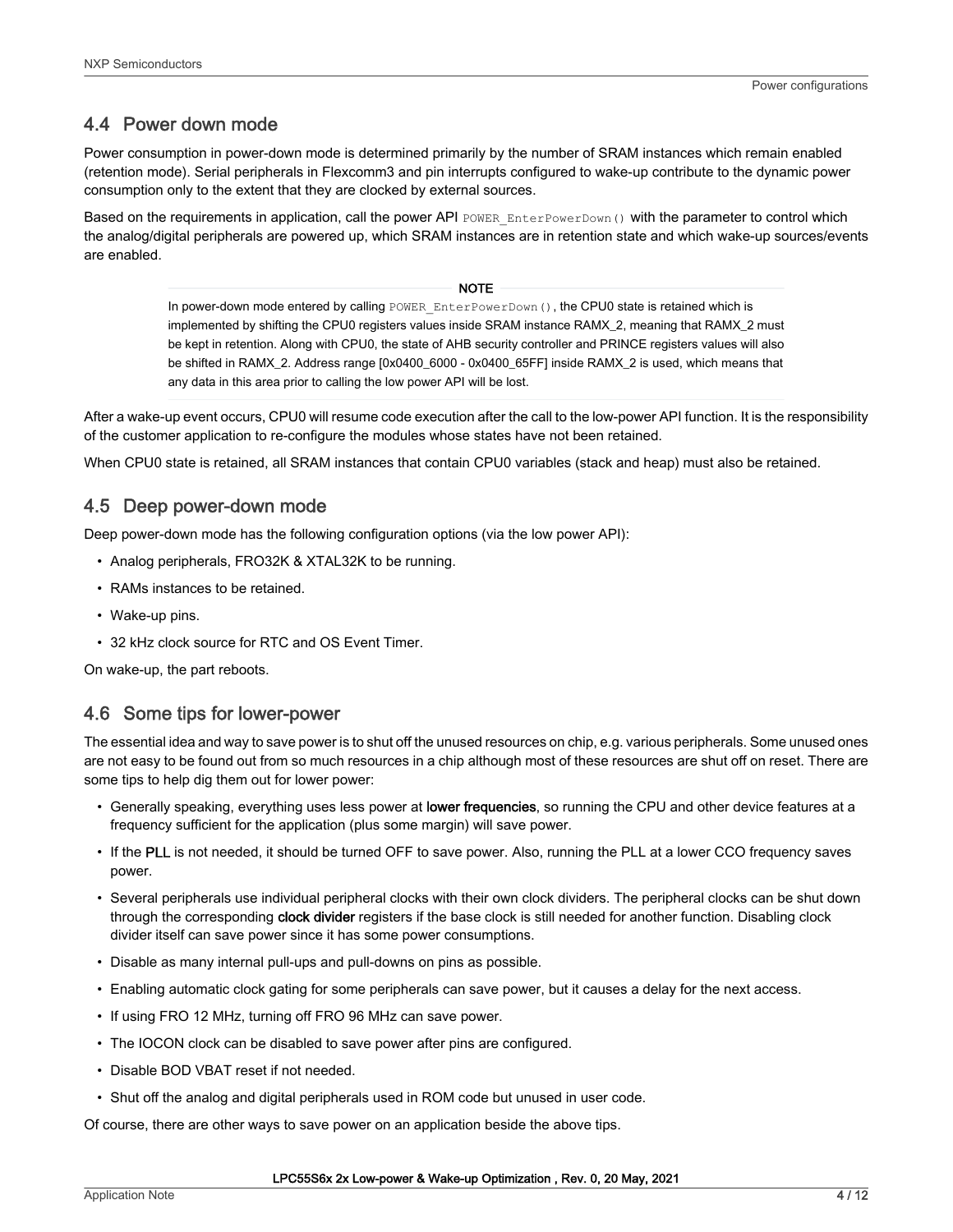### <span id="page-4-0"></span>4.7 About shorter wake-up time

The lower power consumption should be usually balanced with the performance depending on an application. And it also needs to be balanced with wake-up time. Lower-power consumption often means longer wake-up time. Inversely, shorter wake-up time means higher power consumption.

## 5 Example to achieve typical data on DS

This section introduces the example implemented based on LPC55S6x SDK to demonstrate how to achieve the typical data on power consumptions and wake-up time presented in LPC55S6x Data Sheet (document [LPC55S6xDS](https://www.nxp.com/docs/en/data-sheet/LPC55S6x.pdf)) (in different power modes.

#### **NOTE**

Hereinafter, the introductions will be based on LPC55S6x. The measurement and data on LPC55S2x/LPC552x are same to LPC55S6x.

### 5.1 Hardware environment

- LPC55S69-EVK Rev. A2 with Rev. 1B of LPC55S69 part
- Personal Computer
- USB cable
- Digital multimeter for current measure
- Oscillograph for wake-up time measure

### 5.2 Hardware setup

To measure the current consumption and wake-up time, the hardware can be set up on the LPC55S69-EVK (hereinafter it means Rev. A2) board which is described as below.

### 5.2.1 Measure current consumption

According to the definitions on DS, the current consumption on MCU is total current from VBAT\_DCDC, VBAT\_PMU, VDDA, and VDD supply domains. Referring to the design of LPC55S69-EVK schematic, some revisions are needed to be done on LPC55S69-EVK board for current measurement. The P12 should be shorted and R92 should be removed. The total current can be measured by connecting digital multimeter on the opening jumper **P13** (see [Figure 1](#page-5-0)).

### 5.2.2 Measure wake-up time

On LPC55S69 EVK board, there is a keypad labeled USER/S3 connected to a GPIO pin for wake-up source of sleep and deep-sleep modes and a keypad labeled WAKEUP/S2 connected to a WAKEUP pin for wake-up source of power down and deep power-down modes. See [Figure 1](#page-5-0).

When one of keypads is pushed down, there is a falling edge on the pin, and with the wake-up signal on the pin being asserted, the MCU will wake up and enter the interrupt handler where toggle another GPIO pin for strobe. This GPIO pin is set to a logic 0 before going into low power mode and set to a logic 1 after the MCU wakes up. In this way, the time between the assertion of the wake-up signal and rising edge of the strobe pin will be the approximate wake-up time taken by MCU. The time can be measured easily after the edge waveforms on both pins are captured by oscillograph. See for the pins connected to oscillograph:

- Measure GPIO pin for wake-up and strobe pin for wake-up time on sleep and deep-sleep mode
- Measure WAKUP pin and strobe pin for wake-up time on power down and deep power down mode.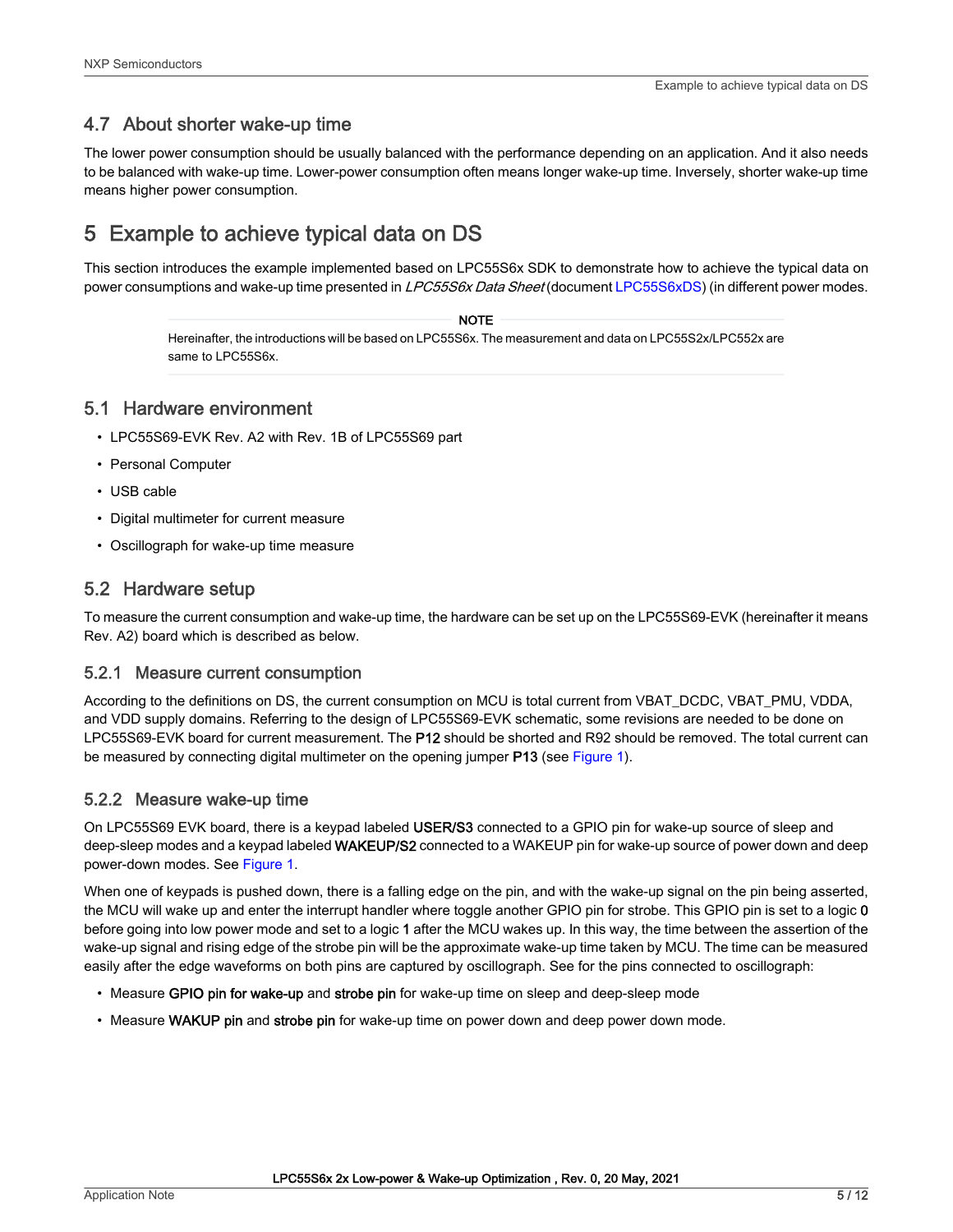<span id="page-5-0"></span>

With the above setup, connect PC to USB port with debugger and VCOM labeled Debug Link/P6 on the target board via a micro USB cable. Thus the hardware is ready for work.

### 5.3 Software environment setup

- IAR Embedded Workbench IDE 8.50.6
- Serial terminal program, i.e. PuTTY, with the serial line setup: 115200+8+1+N
- A reference design software package LPC55S6X power management optimization based on LPC55S69 SDK V2.8.2 is attached with this application note.

After unzip the software package, copy and paste it to the SDK package for work:

- Copy the entire folder, power\_manager\_optimization\_lpc, to the path ISDK\_2.8.2\_LPCXpresso55S69\boards\lpcxpresso55s69\demo\_apps\ of the SDK.
- Copy the files system\_LPC55S69\_cm33\_core0\_wkup\_measure.c in the folder, device to the path  $\overline{SDK_2.8.2}\_LPCX presso 55S69\ld{e}vices\text{LPC55S69}\$  of the SDK.
- Copy the file fsl\_gint\_wkup\_measure in the driver folder to the path ISDK\_2.8.2\_LPCXpresso55S69\devices\LPC55S69\drivers\ of the SDK.

### 5.4 Reference software implementation

For better showing the optimization of the power consumption and wake-up time, the reference software follows the test conditions on the power consumptions and wake-up time in DS as possible and is very simple without any function but using flexcomm0 USART for user interface – communicating with serial terminal program on PC through which users can test conveniently the data in different power modes. This adds a few power consumption which can be ignored.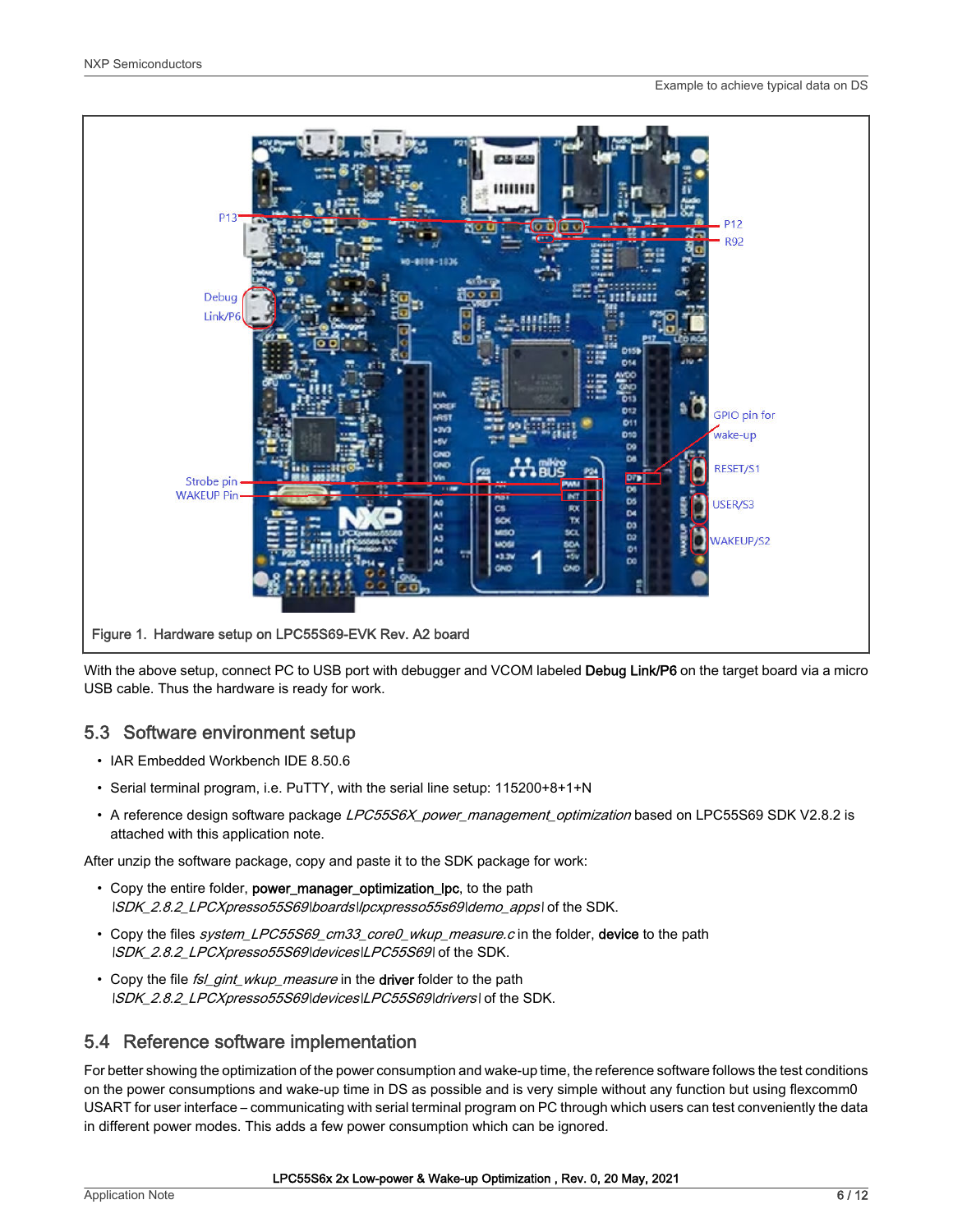<span id="page-6-0"></span>The software uses FRO 12 MHz for the system clock source with PLL disabled. The main methods to optimize the power consumption are:

- 1. Disable BOD VBAT Reset.
- 2. Disable IOCON block after IO configured.
- 3. Shut off the analog and digital peripherals used in ROM code but unused in user code.
- 4. Shut off FRO 96Mhz clock since using FRO 12 MHz.
- 5. Enable all automatic clock gating bits.
- 6. Disable the internal pull-ups and pull-downs for the used pins, e.g. pins for wake-up. This contributes to the power savings on VDD.

#### NOTE

- The codes for 1, 2, 3, 4, 5 can be seen in the *main.c* file. And the codes for 6 can be seen in the *pin mux.c* file.
- In the reference software project, SRAM0-2 is replaced with SRAMX for R/W region in scatter file (see LPC55S69\_cm33\_core0\_sram.ich so that the SRAM can be shut off for saving power. However, to follow the measure conditions (all SRAM on) in datasheet, they are not shut off.

The method to shorter the wake-up time in the software is:

1. Place the wake-up ISR codes for power down  $GINT0$   $Dirichlet(N)$  in SRAM instead of Flash.

### 5.5 Running & Measure results

To set up the hardware and software environments, follow the steps as below:

- 1. Connect digital multimeter on JP22 to measure the main current consumption on VBAT.
- 2. Open the power\_manager\_lpc.eww projects under \SDK\_2.8.2\_LPCXpresso55S69\boards\lpcxpresso55s69\demo\_apps\power\_manager\_optimization\_lpc\cm33\_core0\iar\ using IAR.
- 3. Build projects.

After power cycle or reset, the example runs and prints the basic information of the example on the window of the terminal program on PC as shown in Figure 2. The basic test conditions are presented. On the LPC55S69 EVK board, the power supplied to MCU is 3.3 V which is a bit different from the DS (3.0 V). It should cause the measure result a bit less than the data on DS.

| [Power Manager Optimization Example]                                                                                           |
|--------------------------------------------------------------------------------------------------------------------------------|
| Conditions:<br>$VSUPPLY = 3.3V$ (based on LPC55S69-EVK Rev A2)<br>$CCLK$ = FRO 12Mhz, PLL disabled<br>Code executed from flash |
| Select an option<br>1. Sleep mode<br>2. Deep Sleep mode<br>3. power down mode<br>4. Deep power down mode                       |
| Figure 2. Active mode on POR/reset                                                                                             |

At this point, the chip is in active mode, and the current value on power domain of VBAT\_DCDC & VBAT\_PMU can be observed on the digital multimeter.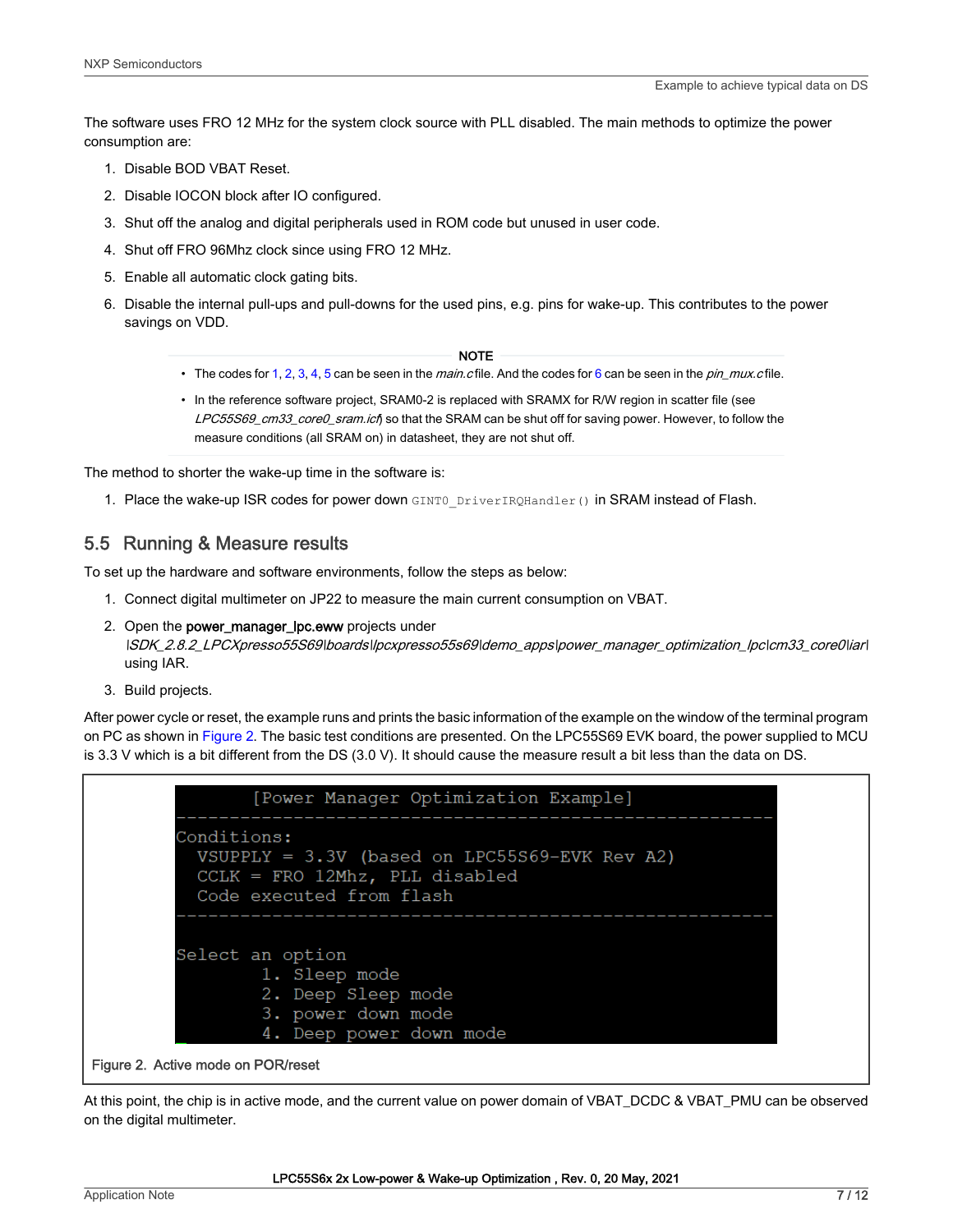Per the hints on the console, the chip may enter sleep mode, deep-sleep mode, power-down mode or deep power-down mode with typing 1, 2, 3 or 4 accordingly on the keypad of PC when the current value on VBAT\_DCDC & VBAT\_PMU for the corresponding low power mode can be observed on the digital multimeter.

Then with the hint, press USR/WAKEUP switch on the target board to wake up the chip returning to active mode when the wake-up time can be measured with the edge signal waveforms on both USR/WAKEUP pin and strobe pin being captured on the oscillograph.

Moreover, by connecting the digital multimeter to JP20 and JP21, repeating the above steps can measure the current consumption values on VDD and VDDA in the five power modes. In this example, both are measured as 0 in all power modes (note: actually VDD is in the nA range which can be ignored). So the total current consumption is equal to the one on VBAT\_DCDC & VBAT\_PMU.

Because of the data of wake-up time in sleep mode is provided at FRO 96 MHz on datasheet, the example provides a macro definition to switch the system clock from FRO12 MHz to FRO96 MHz before entering sleep mode for this test. It is defined in the power\_manager\_optimization\_lpc.c file as below:

#define DEMO\_WAKEUP\_AT\_FRO96M (0)

When setting it to 1, the system clock will be changed to 96 MHz for measuring the wake-up time from sleep mode or it runs at 12 MHz.

#### This definition is only applied to sleep mode. NOTE

Below figures show the measure of wake-up time from sleep at FRO 12 MHz (see Figure 3) and FRO 96 MHz (see [Figure 4](#page-8-0)), deep-sleep (see [Figure 5](#page-8-0)), power-down (see [Figure 6](#page-9-0)) and deep power-down (see [Figure 7\)](#page-9-0) modes for user's reference. The time is the difference between Cursor a and Cursor b. The value is highlighted with the red circle.

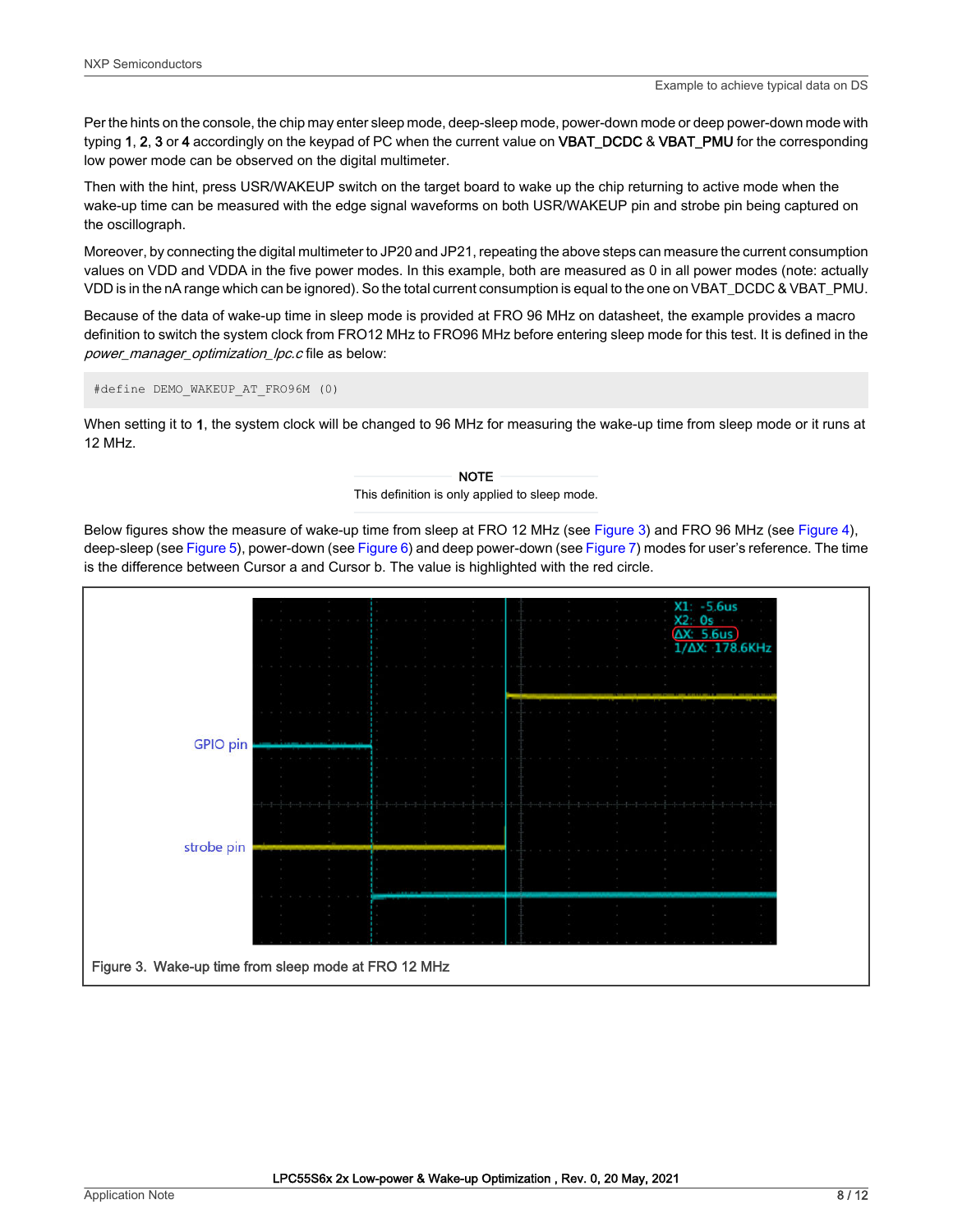<span id="page-8-0"></span>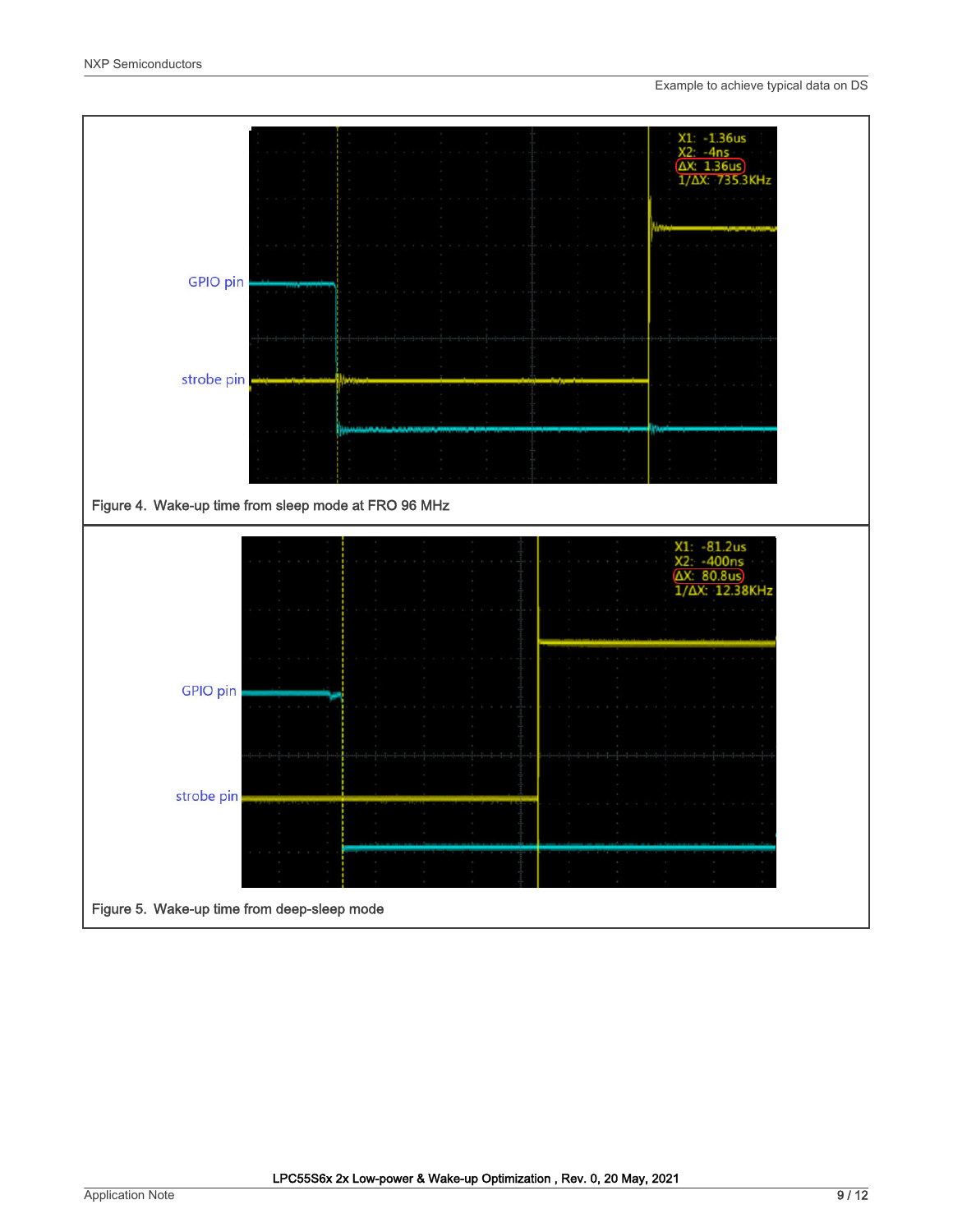<span id="page-9-0"></span>

### 5.5.1 Summary of the measure results

[Table 1](#page-10-0) summarizes the measure results of the power consumptions and wake-up time on all power modes with this example. It shows they can achieve the typical data given by LPC55S6x datasheet with the equivalent conditions.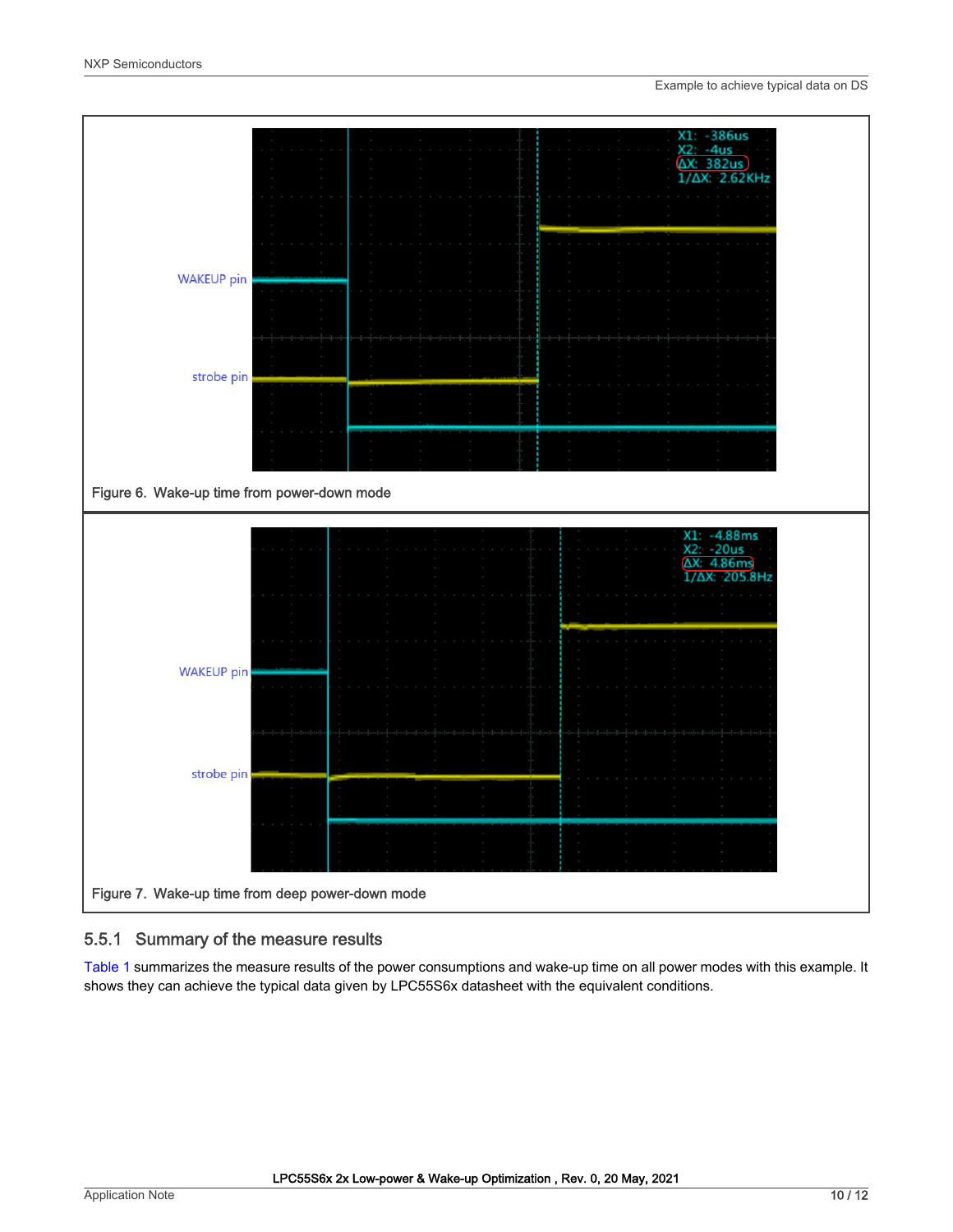| Power mode           | <b>Conditions</b>                                                 | <b>Idd current</b> | Wake-up time |
|----------------------|-------------------------------------------------------------------|--------------------|--------------|
| Active mode          | FRO12MHz; PLL disabled; code executed from<br>Flash; all SRAMs on | $0.94 \text{ mA}$  |              |
| Sleep mode           | FRO12MHz; PLL disabled                                            | $0.73 \text{ mA}$  | $5.6 \mu S$  |
|                      | FRO96MHz; PLL disabled;<br>No PRIMASK backup and restore          | $2.39 \text{ mA}$  | $1.36 \mu S$ |
| Deep-sleep Mode      | all SRAM on                                                       | 101.9 $\mu$ A      | $80.8 \mu S$ |
| Power-down Mode      | SRAMX 2 & SRAMX 3 on                                              | $4.3 \mu A$        | $382 \mu S$  |
| Deep Power-down Mode | SRAMX 2(4KB) on;<br>RTC oscillator disabled                       | $0.6 \mu A$        | 4.86 mS      |

<span id="page-10-0"></span>Table 1. Typical power consumptions & wake-up time(Temp = 25 ºC, Power supply = 3.3 V)

### 6 Revision history

| Rev. | <b>Date</b>  | Substantive changes |
|------|--------------|---------------------|
|      | 20 May, 2021 | Initial release     |